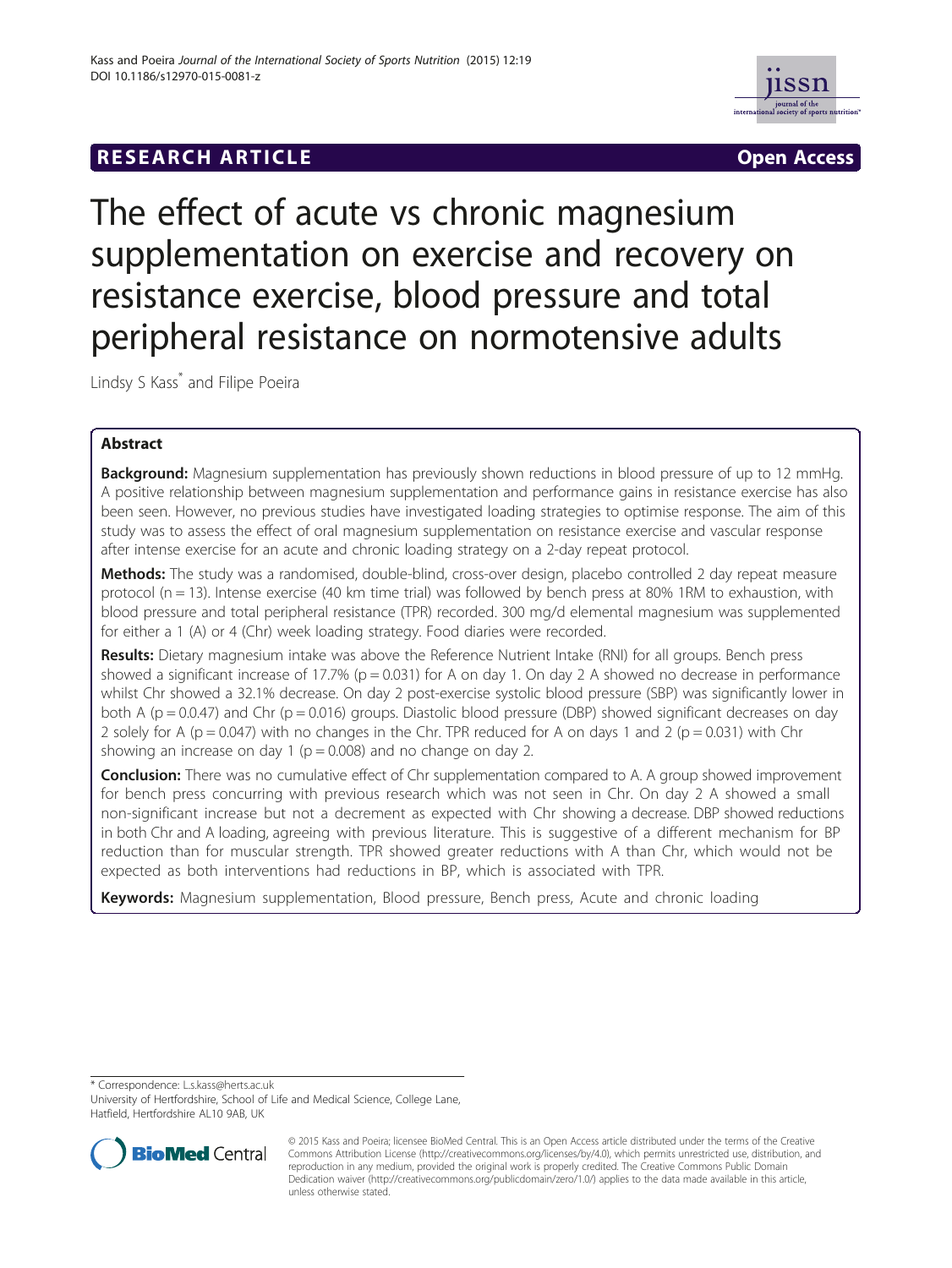#### <span id="page-1-0"></span>Background

Magnesium  $(Mg^{2+})$  elicits significant enzymatic cellular involvement and physical regulation such as energy metabolism/production through formation of the Mg-ATP complex [[1](#page-6-0)] and physiological regulation and control of neuromuscular cardiac activity, muscular contraction, vascular tone and blood pressure [[2,3](#page-6-0)]. Its effect on muscular contraction and vascular tone have been shown to reduce blood pressure and subsequently vascular resistance [[4\]](#page-6-0).

Nutritional supplementation is a well-established method for enhancing performance in conjunction to training. Micronutrient intake has been highlighted to have gained greater prominence with athletes in relation to the importance of an adequate nutritional status [[5\]](#page-6-0), However, previous research highlights nutritional inadequacies and thus an impaired nutritional status (i.e. marginal nutrient deficiency) from both an athletic [\[5\]](#page-6-0) and general population perspective [[6\]](#page-6-0). This identifies physical activity as increasing the rate at which micronutrients are utilised, promoting excessive micronutrient loss via increased catabolism and excretion (sweat and urine). Magnesium is a mineral required at rest and during exercise [\[7](#page-6-0)]. This increase in  $Mg^{2+}$  turnover during exercise may lead to a state of insufficiency acting as a contributory factor towards an increase in blood pressure and a state of hypertension [[8](#page-6-0)]. This, together with a decline in dietary intake below the RNI may have a negative impact on both performance and blood pressure.

Magnesium supplementation in relation to exercise has differed considerably in research opinion as to the dose and type of Mg2+ salt administered. It is influenced by the specific anion attachment with Mg2+, thus influencing supplemental solubility, elemental Mg2+ bioavailability and supplemental effectiveness [[9](#page-6-0)]. Research has illustrated organic forms of Mg2+ supplementation i.e. Aspartate, citrate, lactate, pidolate, fumurate, acetate, ascorbate and gluconate to exemplify a greater solubility and bioavailability in comparison to inorganic forms i.e. oxide, sulphate, chloride and carbonate [[10](#page-6-0)] When considered relative to the quantity needed to be ingested to release 300 mg of elemental Mg2+ along with the fact that certain magnesiums are unavailable in the UK, magnesium citrate was considered to be the best option for this protocol.

Research to date consists of both positive [[11](#page-6-0)-[13\]](#page-6-0) and negative [\[14,15\]](#page-7-0) findings. The research appears to agree that  $Mg^{2+}$  supplementation has no effect on physical performance when serum concentrations are within the normal range (serum  $Mg^{2+}$  0.8-1.2 mmol $\cdot L^{-1}$ ) [[12,](#page-6-0)[16](#page-7-0)]. However, manipulating intakes of  $Mg^{2+}$  by diet or supplementation has been shown to have performance [\[11,](#page-6-0)[17](#page-7-0)] and blood pressure enhancements [\[13,](#page-6-0)[18](#page-7-0)]. Limitations to many of these studies is the lack of information regarding either serum magnesium or dietary intake [[19](#page-7-0)]. The general consensus appears to be that  $Mg^{2+}$  supplementation has a greater effect when habitual dietary intake or serum levels are low.

Further, to the best of the authors' knowledge research to date lacks analysis of  $Mg^{2+}$  from an acute (A) and chronic (Chr) viewpoint within the same study. Therefore, the aim of the current study was to assess the effect of oral  $Mg^{2+}$  supplementation on strength performance and vascular responses from both an A and Chr loading strategy as to establish potential differences in supplemental duration and influences of dietary status and supplemental dose on performance and vascular responses.

## **Methods**

#### Subjects

A total of 13 subjects (males  $(m) = 7$  females  $(f) = 6$ ) were recruited from recreational running, cycling and triathlete clubs. Six subjects were allocated randomly to the acute intervention group  $(m = 3, f = 3)$  and 7 to the chronic intervention group (m = 4,  $f = 3$ ). Subjects were recruited in accordance to meeting the inclusion/exclusion criteria, (Table 1). Informed consent and health screen were completed and ethical approval was granted by the University of Hertfordshire School of Life Sciences Ethics Committee.

#### Experimental design

The study was a randomised, cross-over, double-blind, placebo controlled, 2 day repeated measure protocol. Subjects were assigned to either the acute or chronic intervention and the two trials ran parallel. Within each trial subjects undertook both the magnesium intervention and a placebo intervention with a one week washout period in a randomised order. The two interventions were a chronic (Chr) (4 weeks) and acute (A) (1 week) loading strategy, sub-divided into a supplemental and a placebo control group with a 1 week washout period. A maximal graded exercise test for determination of  $VO<sub>2max</sub>$ </sub> was conducted to ensure participant homogeneity with a cut off of 45 ml/kg<sup>-1</sup> and 35 ml/kg<sup>-1</sup> oxygen for males and females respectively. The study was tested across 2 consecutive days at each treatment time-point i.e. baseline

|  |  | Table 1 Subject characteristics; including group sample               |  |
|--|--|-----------------------------------------------------------------------|--|
|  |  | size (n), age, height, weight, VO <sub>2max</sub> , HR <sub>max</sub> |  |

|                             | Chronic        | Acute           |  |
|-----------------------------|----------------|-----------------|--|
| N                           | 7              | 6               |  |
| Age (years)                 | $40.8 \pm 4.4$ | $35.8 \pm 6.2$  |  |
| Height (cm)                 | $176.2 + 11$   | $174.6 \pm 12$  |  |
| Weight (kg)                 | $73.2 + 13.2$  | $72.1 \pm 13$   |  |
| VO <sub>2</sub> max (ml/kg) | $51.8 \pm 9.1$ | $53 \pm 4.8$    |  |
| HRmax (bpm)                 | $176.4 + 3.8$  | $180.8 \pm 7.7$ |  |

Values are mean ± SD.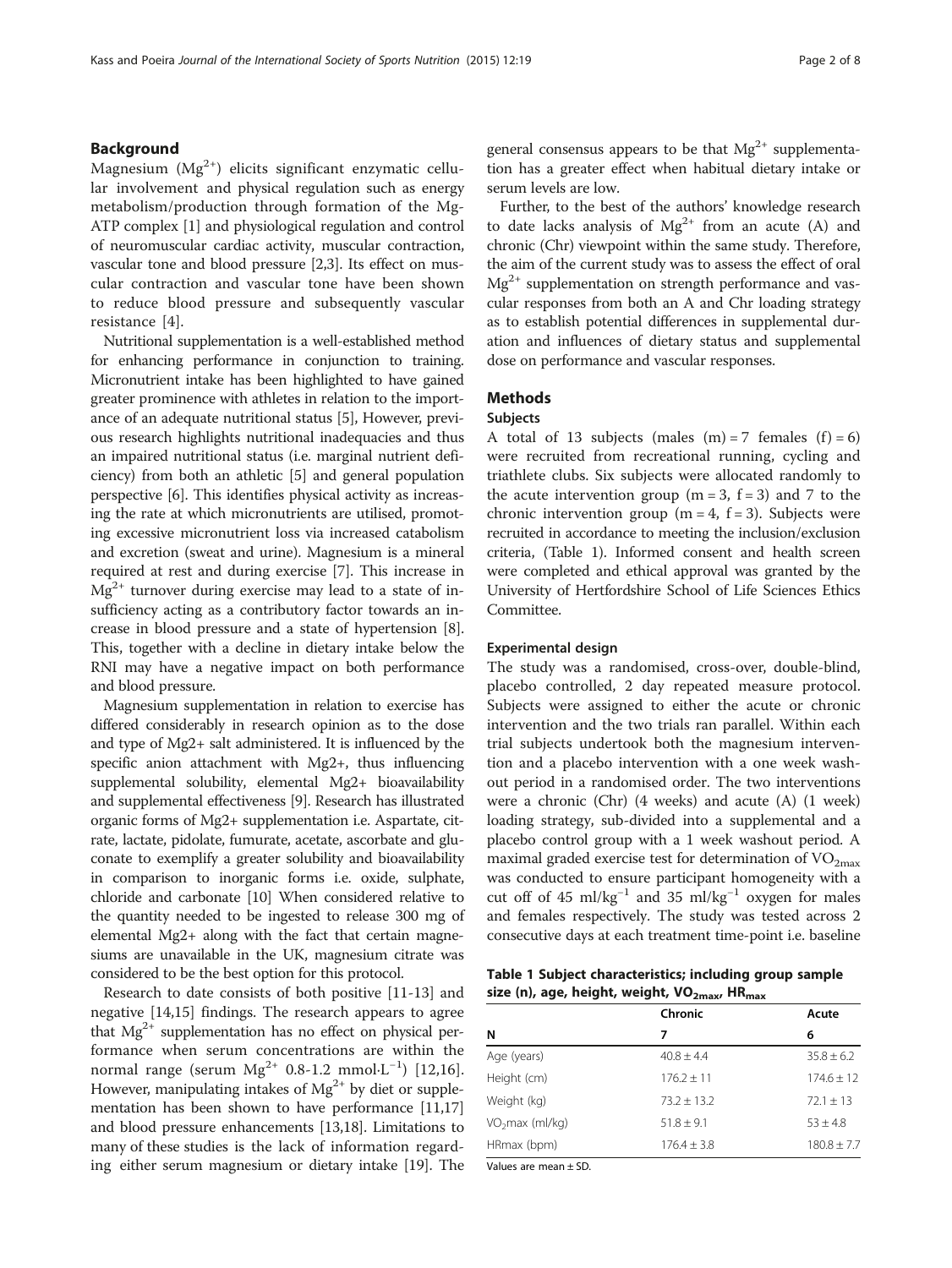and again after either 1 or 4 weeks intervention. A one week washout was then given and then a further intervention of the opposite treatment was given (placebo or magnesium) with the same loading phase.

## Protocol

After familiarisation, subjects were tested for baseline measurements Anthropometric measures (height (cm), weight (kg)) and age (y)) were recorded. All subjects attended a familiarisation session on all equipment and testing protocols prior to testing. On both day 1 and recovery day 2 participants completed a 40 km time trial on bicycles owned by the subjects and set onto a rig. A set 40 km flat course with no wind setting was used on a Computrainer Pro ergometer (Computrainer, Seattle). All on-screen course data information was blinded, verbal encouragement was not given during the exercise testing. The time trial was carried out to elicit physiological stress as normally determined by training and competition. After a 30 minute rest participants completed the following tests to determine the effect of magnesium on strength and cardiovascular parameters.

Blood pressure, and augmentation index (Aix) were recorded at rest immediately and before the bench press. Subjects then performed a bench press corresponding to a 5 repetition maximum (5-RM) protocol [[20](#page-7-0)]) for determination of their 1-RM. Upon completion, a 5-minutes rest period was given. Subsequently, a bench press at 80% 1-RM was performed to exhaustion. A measure of force (Newtons) was recorded during the bench press, with additional measures of blood pressure and Aix immediately upon completion of the bench press.

#### Supplementation

Magnesium citrate and placebo (cornflour) were capsulated into large vegetarian capsules. Capsules consisted of a total of 75 mg of elemental  $Mg^{2+}$  citrate, (Pioneer analytical balance. OHAUS, UK), 4 capsules per day were taken orally, equating supplemental  $Mg^{2+}$  to a total daily dose of 300 mg/d elemental  $Mg^{2+}$ . Supplements were ingested evenly throughout the day on a non-testing day, or ingested 3 hours before exercise testing. Finally, the supplementation period for both placebo and  $Mg^{2+}$  accounted for a total ingestion period of 1 week or 4 weeks within the A and Chr groups, respectively.

#### Diet

A 4-day weighed food and beverage diary was recorded in relation to 3 weekdays and 1 weekend day, which was used for analysis of habitual dietary magnesium intake through use of dietary analysis software (Dietplan 6.70 Forestfield Software, UK).

#### Statistical analysis

Data were analysed using SPSS version 20 (IBM limited, UK) and Microsoft excel 2007 for Windows. Box-whisker plots measured normality/data distribution and showed that the data were not normally distributed. Therefore non-parametric Wilcoxon 2 related samples tests were carried out on all results to look for differences. Alpha value was set at 0.05.

## Results

There were no statistically significant difference found between anthropometric data,  $VO_{2max}$  and HR determining a homogeneous cohort (Table [1\)](#page-1-0).

Table 2 shows averaged dietary data for both the Chr and A groups. Both the Chr and A control groups showed no significant difference between macronutrient and magnesium ingestion.

## Performance

#### Bench press

Net strength gains as determined by 1-RM showed significant increase of 17.7% with the acute  $Mg^{2+}$  loading strategy compared to baseline  $(p = 0.031)$  (Figure [1\)](#page-3-0). No significant strength gains were seen in the Chr intervention group ( $p = 0.281$ ).

Furthermore, A  $Mg^{2+}$  showed no decline in recovery (day 2) performance for force (N) resulting in a small day 2 (recovery day) force increase of 2.7%, showing a trend but no significnace (Figure [2\)](#page-3-0). On the contrary Chr  $Mg^{2+}$  showed a day-to-day 32.1% performance decrement (Figure [3\)](#page-4-0).

Resting SBP measures from day 1 and 2 show a significant decrease within A  $Mg^{2+}$  treatment (P = 0.031), conversely placebo showed a significant increase in SBP  $(P = 0.047)$  (Table [3](#page-4-0)). Further, significant day 2 reductions in SBP were noted between A treatments of  $Mg^{2+}$ -placebo (P = 0.016). On the contrary, Chr  $Mg^{2+}$ shows no significant reductions in resting SBP on day 1 or day 2.

In relation to post SBP responses, both Chr and A  $Mg^{2+}$  treatment resulted in significant SBP reductions; however, such reductions can be noted on day 1 ( $P =$ 0.016) and day 2 (P = 0.016) for a Chr  $Mg^{2+}$  induced SBP

Table 2 Dietary intake, values are mean ± SD

|                   | Chronic<br>intervention | Acute<br>intervention | Chronic<br>placebo<br>control | Acute<br>placebo<br>control |
|-------------------|-------------------------|-----------------------|-------------------------------|-----------------------------|
| Kcal              | $2513 + 1201$           | $7686 + 938$          | $3985 + 519$                  | $3785 + 734$                |
| $CHO$ (g)         | $274 + 170$             | $796 + 118$           | $397 + 209$                   | $343 + 79$                  |
| Fat (g)           | $96 + 58$               | $115 + 49$            | $114 + 63$                    | $105 + 48$                  |
| Pro(q)            | $119 + 38$              | $114 + 37$            | $136 + 66$                    | $129 + 16$                  |
| $Mq^{2+}$<br>(mq) | $375 \pm 104$           | $368 \pm 173$         | $551 \pm 347$                 | $378 \pm 79$                |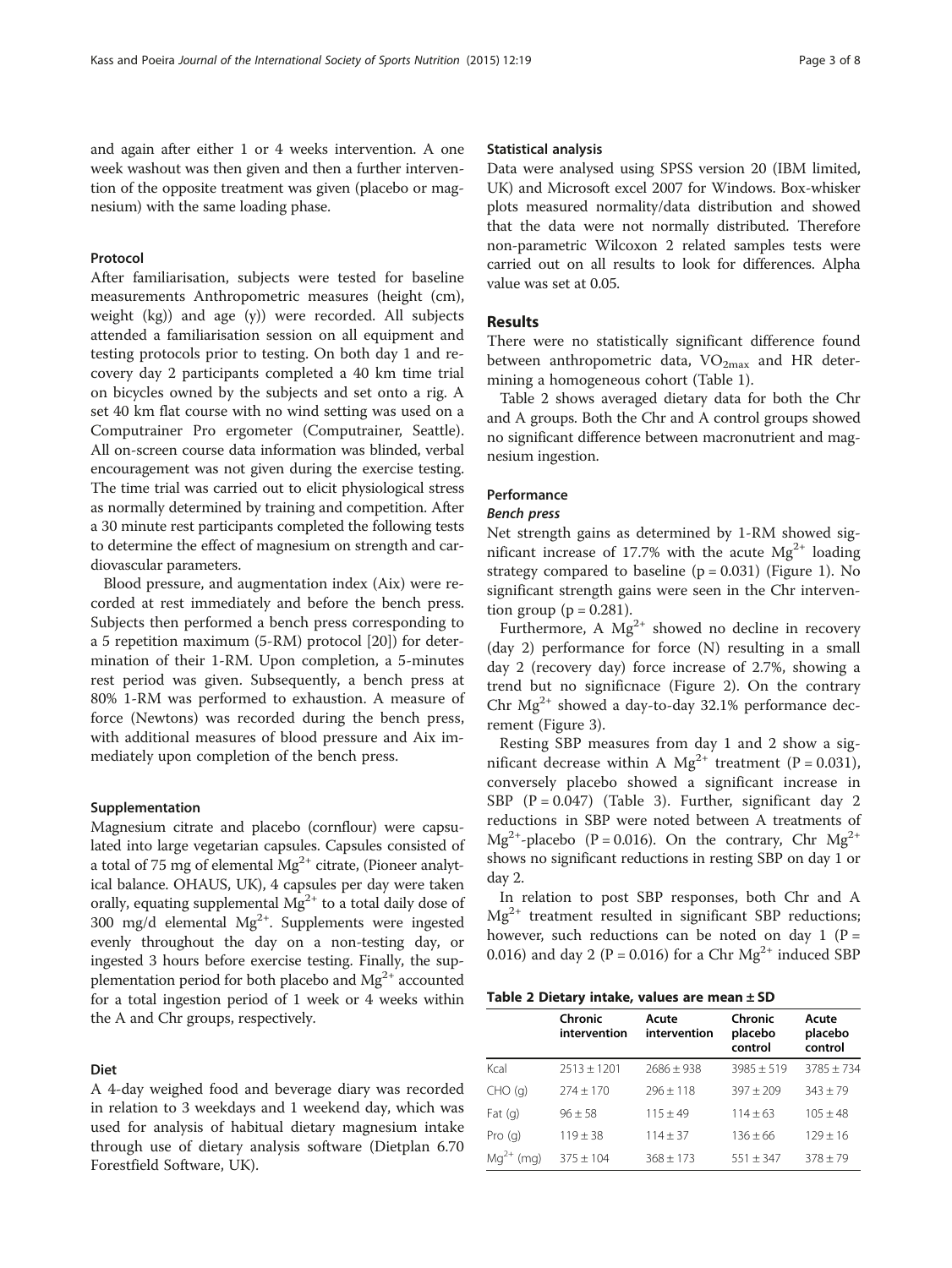<span id="page-3-0"></span>

reduction in comparison to placebo, whereas an A  $Mg^{2+}$ reduction can be accounted for on day 2 ( $P = 0.047$ ) in comparison to placebo.

Resting DBP showed no difference for day 1 to day 2 between the placebo or  $Mg^{2+}$ -Post DBP showed no differences between Day 1 to Day 2 for acute supplementation group (Table [4\)](#page-5-0). However, chronic intervention showed a decrease in DBP for post bench press on the recovery day 2.

Although no significance was seen for Aix at rest for both A and Chr loading strategies, a significant lowering post bench press was found as highlighted in Table [5](#page-5-0) on day 1 for A treatment and day 2 for the Chr treatment group. Day 1 Aix reductions correspond to a significant  $Mg^{2+}$  lowering effect compared to baseline (P = 0.016) and placebo  $(P = 0.031)$ , respectively. Whereas, similar Aix reductions for the Chr  $Mg^{2+}$  group is noted on day 2

post bench press resulting in significant values of  $P = 0.039$ , when compared to baseline and placebo, respectively.

## **Discussion**

This study set out to determine whether either acute or chronic magnesium supplementation would have an effect on performance (strength and cardiovascular) and blood pressure with exercise and/or on a second bout of exercise after a 24 hr recovery period. As has been shown previously [\[13](#page-6-0)[,21](#page-7-0)] acute magnesium supplementation has a positive effect on BP, plyometric parameters and torque, however its effect on resistance exercise has not been evident to date. Further, chronic loading strategies have not been investigated in respect to exercise as well as the effect of Mg supplementation on a second bout of exercise. It was hypothesised that as acute  $Mg^{2+}$ supplementation has been seen to have beneficial effects

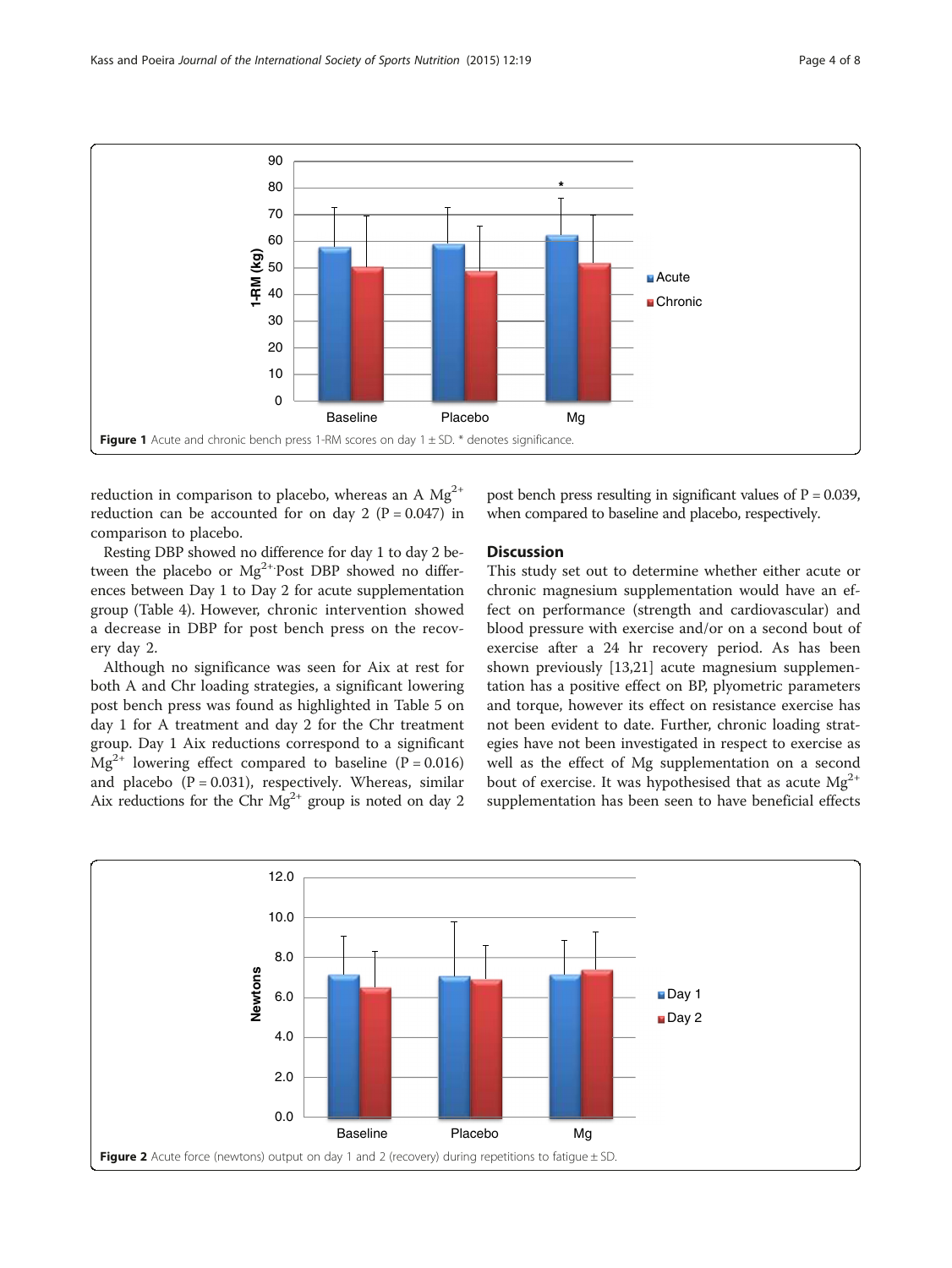<span id="page-4-0"></span>

on BP, CV parameters and peak torque a longer loading strategy (4 weeks) would amplify these results, giving a more beneficial and greater response. However, this study did not find that chronic loading of  $Mg^{2+}$  has a cumulative effect on the effect of supplementation, perhaps due to saturation of  $Mg^{2+}$  within the blood or limitations to transporters.

Primary findings showed variance across treatment groups on exercise (strength and recovery) and cardiovascular responses. The Chr  $Mg^{2+}$  intervention showed no significance in performance gains for bench press net strength and force output (Figures [1, 2](#page-3-0) and 3). The A  $Mg<sup>2+</sup>$  intervention showed variance in results across all variable analysed with some improvements being seen in resting HR and blood pressure for both Chr and A treatment groups regarding strength related performance (Figures [1](#page-3-0), [2](#page-3-0), 3 and Tables 3, [4, 5\)](#page-5-0).

#### Strength performance

Strength related performance within the bench press showed statistical significant improvements  $(P = 0.031)$ within the A group and Chr group. Previous research has shown that  $Mg^{2+}$  significantly enhances bench press [[22](#page-7-0)] and strength performance [\[11](#page-6-0)[,23\]](#page-7-0). Acute  $Mg^{2+}$  loading

showed a significant net strength increase of 5.5 kg between baseline and supplemental  $Mg^{2+}$  trials. Other strength related measurements of force (Newtons) illustrated A  $Mg^{2+}$ induced improvements. Typically, where a decrease in force would be expected on day 2 (recovery) of training as a normal physiological response to training, an A group improvement of 0.25 Newtons (2.7%) was seen with  $Mg^{2+}$  supplementation compared to the Chr where a 2.0 Newtons (32.1%) decrement was seen.

When examining net strength of Chr compared to A groups a notable difference between baseline scores is evident implying that subjects within the A group might well be stronger due to a 7.3 kg 1-RM difference at baseline (Figure [1\)](#page-3-0). Therefore, when considering the 10.5 kg difference between Chr and A group 1-RM trials after intervention of  $Mg^{2+}$ , inter-subject lifting capacity/ability could be a factor of concern for validating such a difference.

These performance enhancements for the strength associated tests are suggestive of physiological-regulatory functions of  $Mg^{2+}$  within muscle contraction and relaxation; i.e. regulating troponin expression via  $Ca^{2+}$  concentration gradients,  $Ca^{2+}$  transport, MgATP complex formation optimising energy metabolism/muscular contraction, increasing protein synthetic rate, protection against cellular

Table 3 Acute and chronic group mean SBP values at rest and post bench press at 80% 1-RM to fatigue on day 1 and  $2 ± SD$ 

| Physiological variable   | Treatment | Group       |                         | Physiological variable | <b>Treatment</b> | Group                   |                         |
|--------------------------|-----------|-------------|-------------------------|------------------------|------------------|-------------------------|-------------------------|
|                          |           | C Chr       | A                       |                        |                  | Chr                     | A                       |
| Resting SBP (mmHg) day 1 | Placebo   | $119 + 7$   | $120 + 5*$ <sup>1</sup> | Post SBP (mmHg) day 1  | Placebo          | $143 \pm 7^{*3}$        | $136 \pm 5$             |
|                          | $Mq2+$    | $118 + 6$   | $122 + 4*^2$            |                        | $Mq2+$           | $136 + 9*$ <sup>3</sup> | $137 + 6$               |
| Resting SBP (mmHg) day 2 | Placebo   | $121 \pm 8$ | $125 + 2^{*1}$          | Post SBP (mmHg) day 2  | Placebo          | $144 + 9^{*4}$          | $144 + 7*$ <sup>5</sup> |
|                          | $Mq2+$    | $118 + 7$   | $117 + 7*2$ , 3         |                        | $Mq2+$           | $137 + 10^{*4}$         | $134 + 5*$ <sup>5</sup> |

\*Denotes significance as paired by numbers.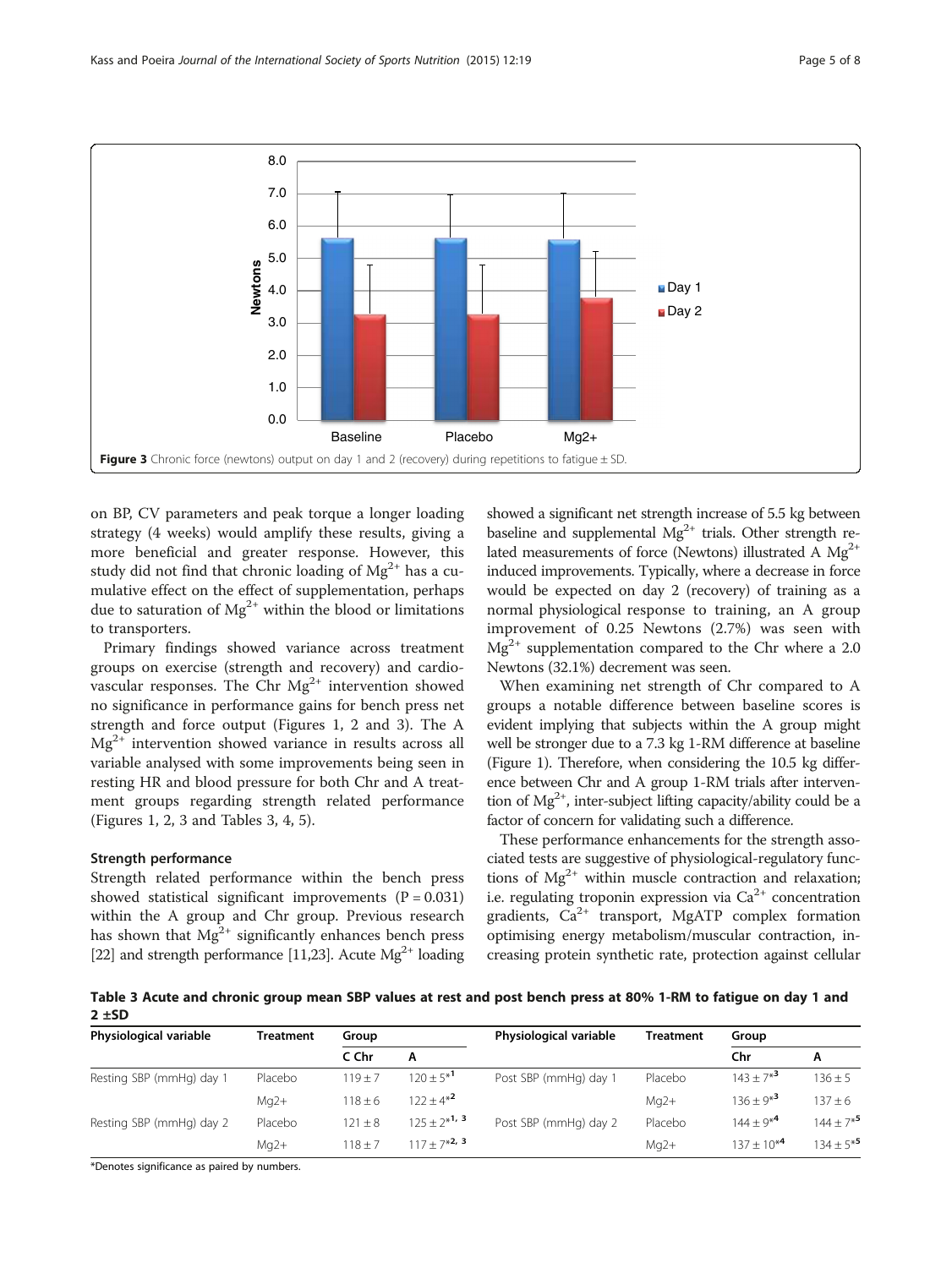| Physiological variable   | Treatment | Group       |             | Physiological variable | Treatment | Group           |                        |
|--------------------------|-----------|-------------|-------------|------------------------|-----------|-----------------|------------------------|
|                          |           | Chr         | А           |                        |           | Chr             | А                      |
| Resting DBP (mmHg) day 1 | Placebo   | $85 \pm 7$  | $75 + 7$    | Post DBP (mmHg) day 1  | Placebo   | $92 \pm 8$      | $85 \pm 12$            |
|                          | $Mq2+$    | $79 + 6$    | $75 + 4$    |                        | $Mq2+$    | $87 + 7$        | $82 \pm 5$             |
| Resting DBP (mmHg) day 2 | Placebo   | $78 \pm 8$  | $79 \pm 6$  | Post DBP (mmHg) day 2  | Placebo   | $91 + 5*^{1,2}$ | $86 \pm 13$            |
|                          | $Mq2+$    | $75 + 7*^1$ | $74 + 5*^2$ |                        | $Mq2+$    | $84 + 8^{*2}$   | $76 + 8*$ <sup>3</sup> |

<span id="page-5-0"></span>Table 4 Acute and chronic group mean DBP values at rest and post bench press at 80% 1-RM to fatigue on day 1 and  $2 \pm SD$ 

\*Denotes significance as paired by numbers.

damage and, greater amount of actin-mysoin crossbridges [[23](#page-7-0)-[26\]](#page-7-0) all of which contribute to the result of increased strength and force production. Consideration must be given as to why such a contrasting difference between Chr and A groups occur specifically when regarding strength performance measures. The A  $Mg^{2+}$  supplemented group showed day-to-day performance improvements across 3 trials, as opposed to 3 day-to-day non-performance improved trials exhibited within the Chr  $Mg^{2+}$  supplemented group which may be attributed to the different loading strategies within the current study. The  $Mg^{2+}$  supplementation within the current research was 300 mg/d, therefore equating the Chr and A group mean daily intake for  $Mg^{2+}$  to 675 mg/d and 700 mg/d, respectively, when combined with dietary  $Mg^{2+}$  intake as analysed from food diaries. This adds a sense of greater ambiguity when considering the  $Mg^{2+}$  - strength performance relationship, and comparing to research highlighting observations that intakes of 500 mg/d or greater result in further increases in strength [\[24,25\]](#page-7-0). It could be suggested that subjects within the Chr loading group might be more susceptible to a possible reduction threshold or cell tolerance for  $Mg^{2+}$  absorption based upon the understanding that high  $Mg^{2+}$  intakes result in a lower  $Mg^{2+}$  absorption [[27\]](#page-7-0). Additionally,  $Mg^{2+}$  homeostasis may be postulated to exhibit no greater benefit from the chronic perspective due to the kidney function for  $Mg^{2+}$  excretion as to maintain a balanced concentration of  $Mg^{2+}$  [[27,28](#page-7-0)]; for example, could the principle of a higher  $Mg^{2+}$  dose, longer supplemental duration and associated proportional

Table 5 Acute and chronic group mean Aix values post bench press at 80% of 1-RM to fatigue on day 1 and  $2 \pm SD$ 

| Physiological      | <b>Treatment</b> | Group                  |                                           |  |
|--------------------|------------------|------------------------|-------------------------------------------|--|
| variable           |                  | Chr                    | A                                         |  |
| Post Aix day 1 (%) | Baseline         | $7 + 11$               | $17 \pm 5*^3$                             |  |
|                    | Placebo          | $9 + 6$                | $14 \pm 6*^{4}$                           |  |
|                    | $Mq2+$           | $7 + 5$                | $10 \pm 5*$ <sup>3</sup> $*$ <sup>4</sup> |  |
| Post Aix day 2 (%) | Baseline         | $14 + 7*$ <sup>1</sup> | $12 + 6$                                  |  |
|                    | Placebo          | $14 \pm 8^{*2}$        | $16 + 4$                                  |  |
|                    | $Mq2+$           | $8 \pm 12^{*1}$ , 2    | $11 + 6$                                  |  |

\*Denotes significance as paired by numbers.

increase of  $Mg^{2+}$  excretion highlight the body's efficiency in maintaining a state of homeostasis? Alternatively, chronic loading through providing a regular high  $Mg^{2+}$  intake may influence extracellular  $Mg^{2+}$  concentrations which coincide with manipulation of  $Mg^{2+}$  transporter TRPM6 function, resulting in a potential decrease in TRPM6 expression in conjunction to increasing the urinary excretion of  $Mg^{2+}$  [\[29\]](#page-7-0). Thus, an acute ingestion rate as opposed to chronic could result in a more efficient use for  $Mg^{2+}$ .

## Cardiovascular responses at rest and post bench press performance

Significant reductions in SBP and DBP are illustrated from post testing in the chronic group and rest and post testing in the acute group data across day 1 and 2 compared to baseline and placebo (Tables [3](#page-4-0) and 4). Resting SBP was accounted for by a greater reduction in the A  $Mg^{2+}$  of 2 mmHg, in comparison to 0.7 mmHg with the Chr  $Mg^{2+}$  treatment. In addition, both resting and post DBP showed reductions with a greater day-to-day DBP reduction in the A  $Mg^{2+}$  in comparison to Chr  $Mg^{2+}$  as shown by a 69.2% and 50% (9 mmHg and 3 mmHg difference) at rest and post exercise for A and Chr groups respectively. These findings are in agreement with previ-ous research [\[13,](#page-6-0)[30\]](#page-7-0) showing the importance of  $Mg^{2+}$ and its influence on blood pressure regulation. This is supported by findings within a recent meta-analysis [[19](#page-7-0)] looking at  $Mg^{2+}$  supplementation which showed that SBP and DBP reductions of 2–3 mmHg and 3–4 mmHg, respectively. These observations oppose some previous findings which emphasise supplemental ineffectiveness of  $Mg^{2+}$  [\[31](#page-7-0)-[33\]](#page-7-0).

Such reductions in blood pressure could be speculated as being an outcome influenced by increases within the extracellular concentration of  $Mg^{2+}$ , an effect that has been associated with reductions in the arterial tension and tone. These reductions in arterial tension and tone correspond to typical  $Mg^{2+}$  induced vasodilatory actions which potentiate effects of endogenous vasodilators such as adenosine, K<sup>+</sup>, nitric oxide and cyclo-oxygenase-dependent mechanisms via production of PGI2 [[34](#page-7-0)]. In combination,  $Mg^{2+}$  acts as an antagonist to blocking  $Ca^{2+}$  channels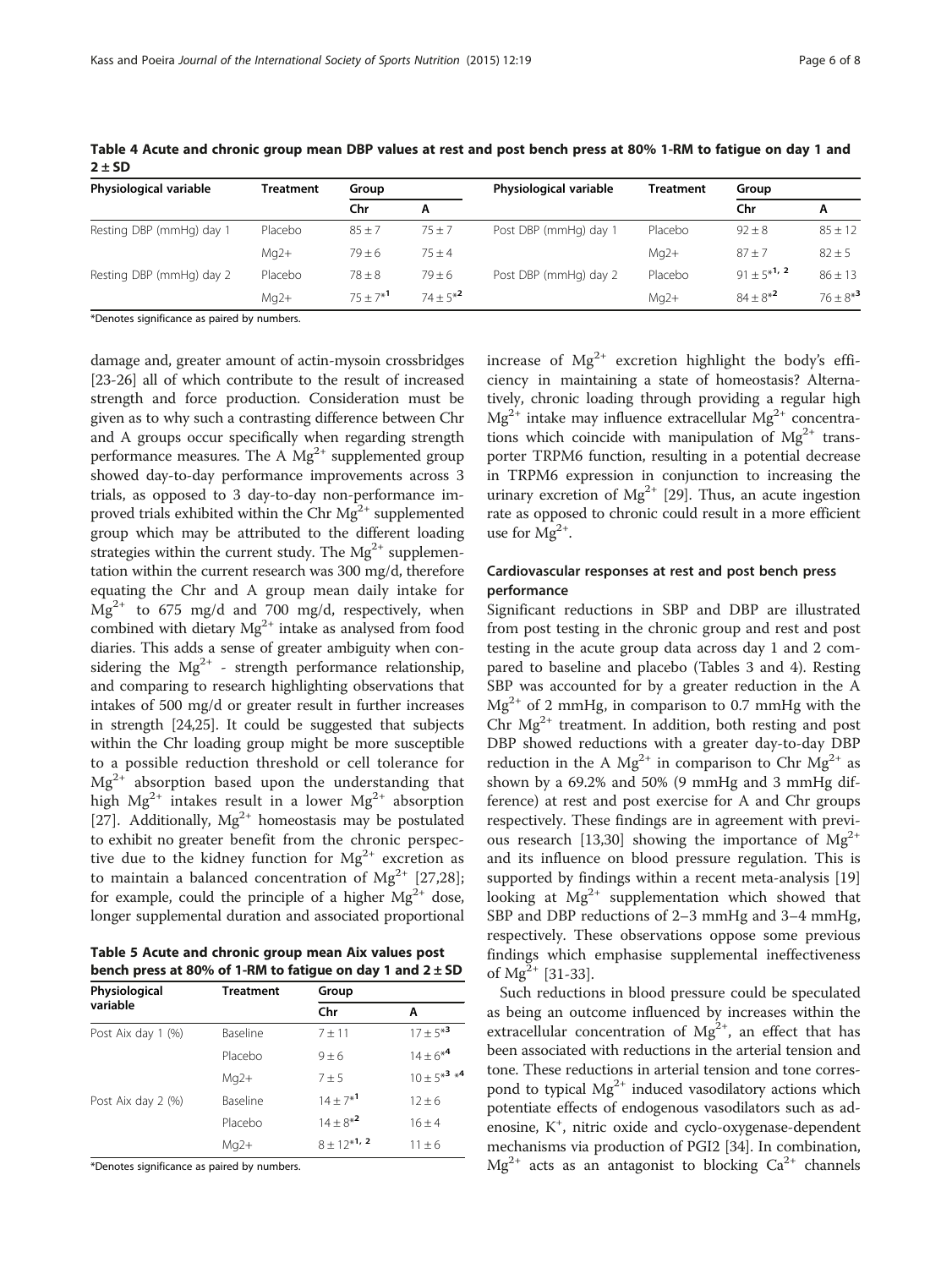<span id="page-6-0"></span>[11[,35,36\]](#page-7-0) and further enzymatic mobilisation of  $Ca^{2+}$ [[37](#page-7-0)]. Thus, data within the current study concur with previous research on the efficacy of  $Mg^{2+}$  supplementation in reducing blood pressure [13[,38\]](#page-7-0) and its capacity to suppress agonist vasoconstriction [4]. The above mechanisms may also be attributed to  $Mg^{2+}$  induced specific alterations within the vasculature, for example,  $Mg^{2+s}$ s mediatory role within the endothelium corresponds to increased nitric oxide, PGI2 and decreases platelet aggregation, in combination to stringent down-regulation of  $Ca^{2+}$  voltage operated channel activity and release from the sarcoplasmic reticulum [[39](#page-7-0)].

Average dietary  $Mg^{2+}$  intakes within the A and Chr groups corresponded to 368 mg/d and 375 mg/d, respectively. However, it must be considered that the blood pressure reduction in Chr and A loading strategies, may be attributed to the  $Mg^{2+}$  supplementation. With this in mind, it could be suggested that despite average dietary intakes of  $Mg^{2+}$  meeting the UK RNI a higher requirement for  $Mg^{2+}$ may be beneficial in reducing blood pressure. Further recommendations within the U.S are 420 mg/d and 320 mg/d for males, and females, respectively, in addition to  $Mg^{2+}$  requirements within the UK being determined many years ago [\[40](#page-7-0)]; Research by Geleijnse et al. [\[41](#page-7-0)] in a comparative study between 5 European countries which included the UK, corroborates with this study suggesting a potential increase of  $Mg^{2+}$  based on supplemental blood pressure enhancements, whereby the researchers highlighted a <350 mg/d of  $Mg^{2+}$  as suboptimal, augmenting the prevalence of hypertension. The study further accounted for an 80% insufficiency corresponding to  $Mg^{2+}$  intake to be evident within the UK population analysed [\[41\]](#page-7-0).

A principle limitation within the current study concerns lack of monitoring of the subjects'  $Mg^{2+}$  status via serum concentrations therefore this research is limited to infer indirect associations between  $Mg^{2+}$  supplementation and performance from dietary intake determined from food diaries. The study duration and the nature of a consecutive 2 day protocol both consisting of a 40 Km time trial can be seen as to limit the potential for subject recruitment and therefore final number of participants recruited. The use of males and females within groups must also be noted to account for occasional group data variance, on various parameters and a high level of standard deviation.

## Conclusion

The current study showed a positive effect with A  $Mg^{2+}$ supplementation in relation to net strength and force gains with bench press, findings that support previous research [11,[22,23,25](#page-7-0)]. Further, cardiovascular responses to the bench press were significantly enhanced by  $Mg^{2+}$ supplementation reducing resting SBP and DBP with the greatest effect seen with A  $Mg^{2+}$  supplementation for rest and post exercise. Similarly, SBP, DBP and Aix showed a significantly greater and more consistent reduction in response to the A  $Mg^{2+}$  loading strategy, as opposed to the minimalistic effect induced by Chr  $Mg^{2+}$  loading strategy.

In conclusion, it can be stated that improvements seen with the A loading strategy cannot to the same extent be observed with the Chr loading of  $Mg^{2+}$ , thus potentially suggesting a regulatory effect within the body influenced by the duration of  $Mg^{2+}$  supplementation intake.

To conclude, from this study there appears to be no benefit in long term magnesium supplementation for those who have adequate dietary intake, but there are some benefits for taking an acute dose, particularly before intense exercise.

Future work may focus on the above parameters for those with low dietary  $Mg^{2+}$  intake and also for the optimum time that supplementation should be given to induce these positive findings.

#### Competing interests

The authors declare that they have no competing interests.

#### Authors' contributions

LK conceived of the study, participated in its design and coordination, statistical analysis and writing of the manuscript. FP carried out the data collection, statistical analysis and writing of the manuscript. Both authors read and approved the final manuscript.

#### Received: 9 September 2014 Accepted: 14 April 2015 Published online: 24 April 2015

#### References

- 1. Maguire ME. Magnesium transporters: properties, regulation and structure. Front Biosci. 2006;11:3149–63.
- 2. Bohl CH, Volpe SL, Magnesium and exercise. Crit Rev Food Sci Nutr. 2002;42(6):533–63.
- 3. Fawcett WJ, Haxby EJ, Male D a. Magnesium: physiology and pharmacology. Br J Anaesth. 1999;83:302–20.
- 4. Touyz RM. Role of magnesium in the pathogenesis of hypertension. Mol Aspects Med. 2003;24:107–36.
- 5. Lukaski HC. Micronutrients (magnesium, zinc, and copper): are mineral supplements need for athletes? Int J Sport Nutr. 1995;5suppl:S74–83.
- 6. Ford ES, Mokdad AH. Dietary magnesium intake in a national sample of U.S. adults. J Nutr. 2003;133:2879–82.
- 7. Uzun A. The acute effect of maximal strength, power endurance and interval run training on levels of some elements in elite basketball players. Life Sci J. 2013;10:2697–701.
- 8. Kass LS, Skinner P, Poeira F. A pilot study on the effects of magnesium supplementation with high and low habitual dietary magnesium intake on resting and recovery from aerobic and resistance exercise and systolic blood pressure. J Sports Sci Med. 2013;12:144–50.
- 9. Ranadel VV, Somberg JC. Bioavailability and pharmacokinetics of magnesium after administration of magnesium salts to humans. Am J Ther. 2001;8:345–57.
- 10. Newhouse IJ, Finstad EW. The effects of magnesium supplementation on exercise performance. Clin J Sport Med. 2000;10:195–200.
- 11. Santos DA, Matias CN, Monteiro CP, Silva AM, Rocha PM, Minderico CS, et al. Magnesium intake is associated with strength performance in elite basketball, handball and volleyball players. Magnes Res. 2011;24:215–9.
- 12. Lukaski HC, Nielsen FH. Dietary magnesium depletion affects metabolic responses during submaximal exercise in postmenopausal women. Hum Nutr Metab. 2002;132:930–5.
- 13. Itoh K, Kawasaka T, Nakamura M. The effects of high oral magnesium supplementation on blood pressure, serum lipids and related variables in apparently healthy Japanese subjects. Br J Nutr. 1997;78:737–50.